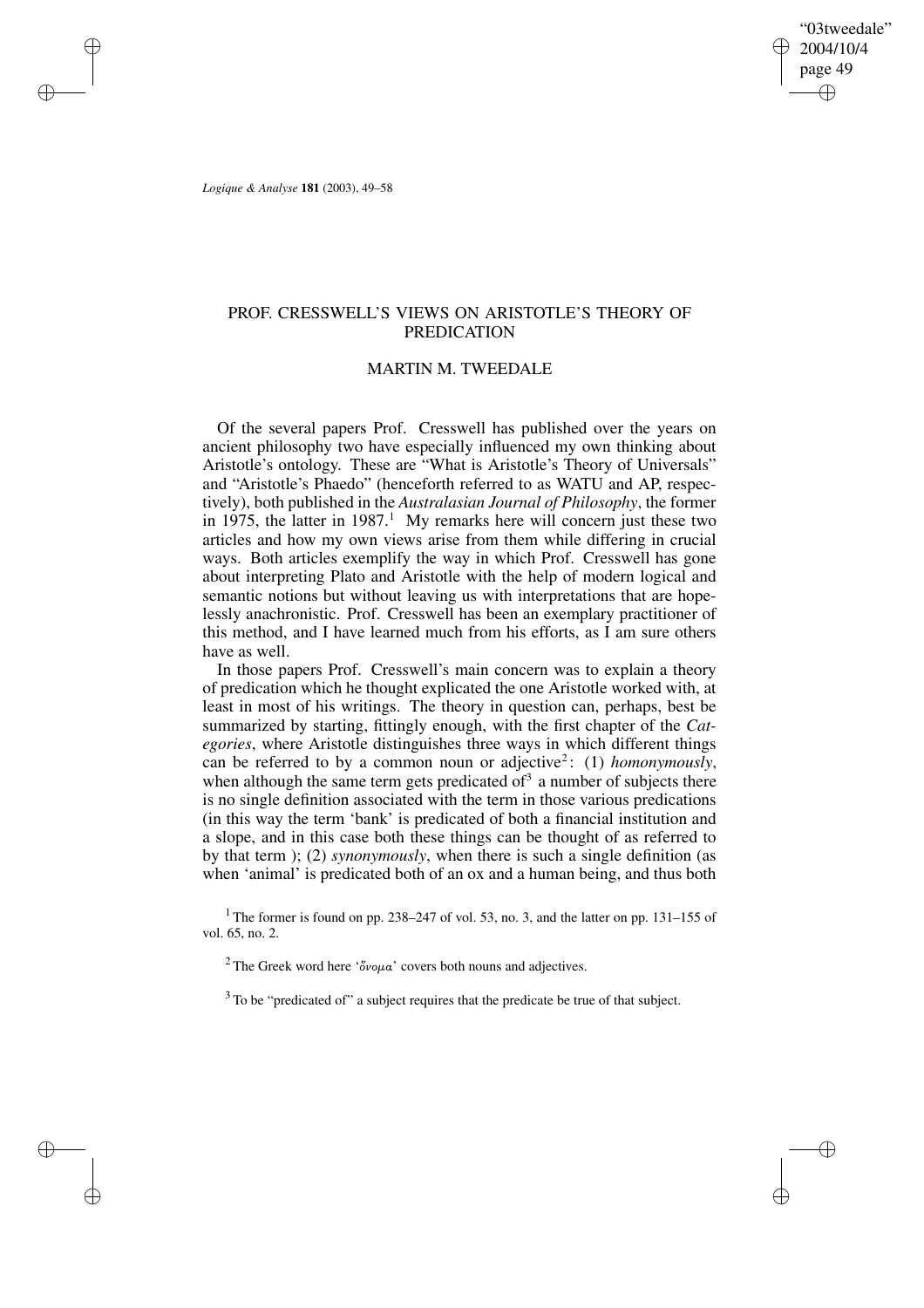"03tweedale" 2004/10/4 page 50 ✐ ✐

✐

✐

### 50 MARTIN M. TWEEDALE

are referred to by 'animal'), and (3) *paronymously*, when the term predicated of different things is derived from another term in the way 'brave' is derived from 'bravery'. In this last case, it is generally accepted that the derived term has no definition of its own but the one from which it is derived does.<sup>4</sup> Thus the three cases cover situations in which the term being predicated of several things has a single definition (*synonymy*), more than one definition (*homonymy*), and no definition of its own (*paronymy*). Synonymy and paronymy can be nicely integrated with the four-fold division of *Cat*. 2 based in the two relations of *existing in a subject* and *being said of a subject*. Something that is said of a subject is defined as a term that is predicated of the subject and whose definition is also predicated of the subject.<sup>5</sup> Something is in a subject just where it is an entity that exists only in logical dependence on some substance. The examples Aristotle gives of the latter, white, grammatical knowledge and knowledge in general, are all from the category of quality, where Aristotle talks frequently of paronymy. It is natural, then, to see the entities that exist in substances as grounding paronymous predications;<sup>6</sup> the derived term, like 'white', that is predicated of the substance is derived from a term that names the whiteness that exists in the substance in question.

It is clear in the *Categories* that Aristotle thought there were items that exist in substances that qualify as individuals or particulars rather than universals. In AP Prof. Cresswell thought that Aristotle had probably gotten

<sup>4</sup> The evidence in brief is this: The indubitable examples of terms that refer paronymously come from the category of quality (see *Cat*. 8, 10a28–33), and in *Cat*. 5 (2a29–34) we find that the term ' $\lambda \epsilon \nu \kappa \omega'$ ' (white), a clear example of a term applied paronymously to bodies, does not have a definition also predicable of the body, but it does have a definition when it just means the color. If we apply this approach to all the paronymous terms we get a coherent notion of paronymy and one that explains why it is included in the tripartite division of ch. 1.

5 See *Cat*. 5, 2a19–27. In the articles under consideration Prof. Cresswell did not recognize any distinction between being said of a subject and being predicated of a subject. The way Aristotle defines 'being said of' allows for some predicate to be said of a number of things either synonymously or homonymously, depending on whether the same definition applies in each case or not. Strictly speaking, then, we should speak of synonymous predication only where we are talking of several subjects. But Aristotle usage is loose here, and sometimes predicating something synonymously just means that it is said of the subject in question.

<sup>6</sup> "I have said, in effect, that  $a$  is paronymously F iff there is in  $a$  something which is synonymously F." (AP, p. 141). This is a little misleading since in nearly all cases the term that is predicated paronymously is not also predicated synonymously, i.e. it is not also *said of* anything. 'White' is a bit of an exception.

✐

✐

✐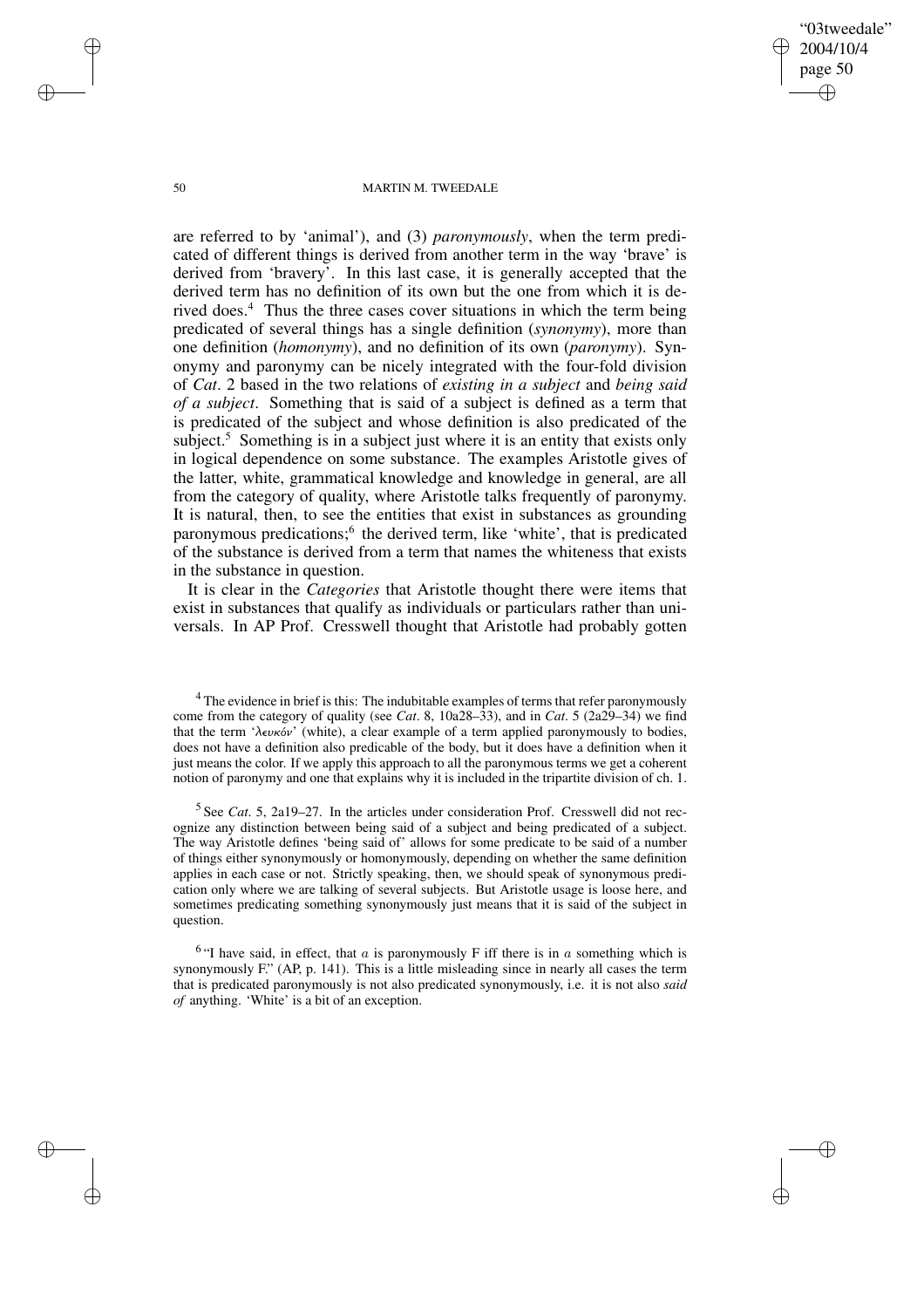PROF. CRESSWELL'S VIEWS ON ARISTOTLE'S THEORY OF PREDICATION 51

this idea of non-substantial particulars<sup>7</sup> that exist in substances from Plato's *Phaedo* where there is talk of Simmias's tallness and shortness and Socrates' shortness.<sup>8</sup> This is part of a section in which Plato introduces the idea that particulars are named eponymously, i.e. derivative on the name given to a Form. All this is certainly suggestive of the way Aristotle treats paronymy and its connection with items that exist in substantial particulars. Prof. Cresswell hypothesized that Aristotle had extended this sort of analysis to cover all cases in which a predicate is predicated of a subject but not said of it (i.e., all cases of non-synonymous predication). So far as I can see, this class of cases would on his view cover all predications save those of species, genera and differentiae.<sup>9</sup> In other words only species terms, genus terms, and differentiae terms are said of any subject. Since in the *Categories* all species and genera are in the same category as are the individuals they are said of, we can conclude that terms outside the category of substance could only be said of substances if they were differentiae of them and thus not accidental to them.<sup>10</sup> Those that are accidental to their substantial subjects are all predicated of them paronymously.

The above theory leads to a fairly clear and satisfying ontology for Aristotle. His real things ( $\acute{o}v\tau\alpha$ ) are just particulars that are either substantial ones or ones that *exist in* substantial particulars. Then we have predicates. These, Prof. Cresswell suggested, Aristotle treated as words, and words are items identified by their meanings.<sup>11</sup> Universals are then the sub-class of predicates that are *said of* anything they are predicated of, and, consequently, universals are words.<sup>12</sup> It follows from what was said above that all universals will be species, genera or differentiae. There will be no accidental

 $<sup>7</sup>$  Prof. Cresswell and I both favor the view that these particulars are non-recurrent. For</sup> a discussion of the issue see Michael V. Wedin, "Nonsubstantial Individuals" in *Phronesis*, vol. 38/2, 1993; pp. 137–165.

<sup>8</sup> *Phaedo*, 102b–c.

✐

✐

✐

✐

<sup>9</sup> Prof. Cresswell often mentions species and genera as "predicated synonymously", but almost as an afterthought he includes differentiae (AP, p. 145). Aristotle himself definitely treats differentiae as said of their subjects. See *Cat*. 5, 3a21–28.

 $10$  Differentiae are part of the definitions of species, and in Aristotle no particular member of a species is of that species accidentally, i.e. it could not possibly exist while not being of that species.

 $11$  See AP, pp. 136–7.

<sup>12</sup> I attacked this nominalist reading of Aristotle in "Aristotle's Universals", *Australasian Journal of Philosophy*, vol. 65/4, 1987, pp. 412–426.

"03tweedale" 2004/10/4 page 51 ✐ ✐

✐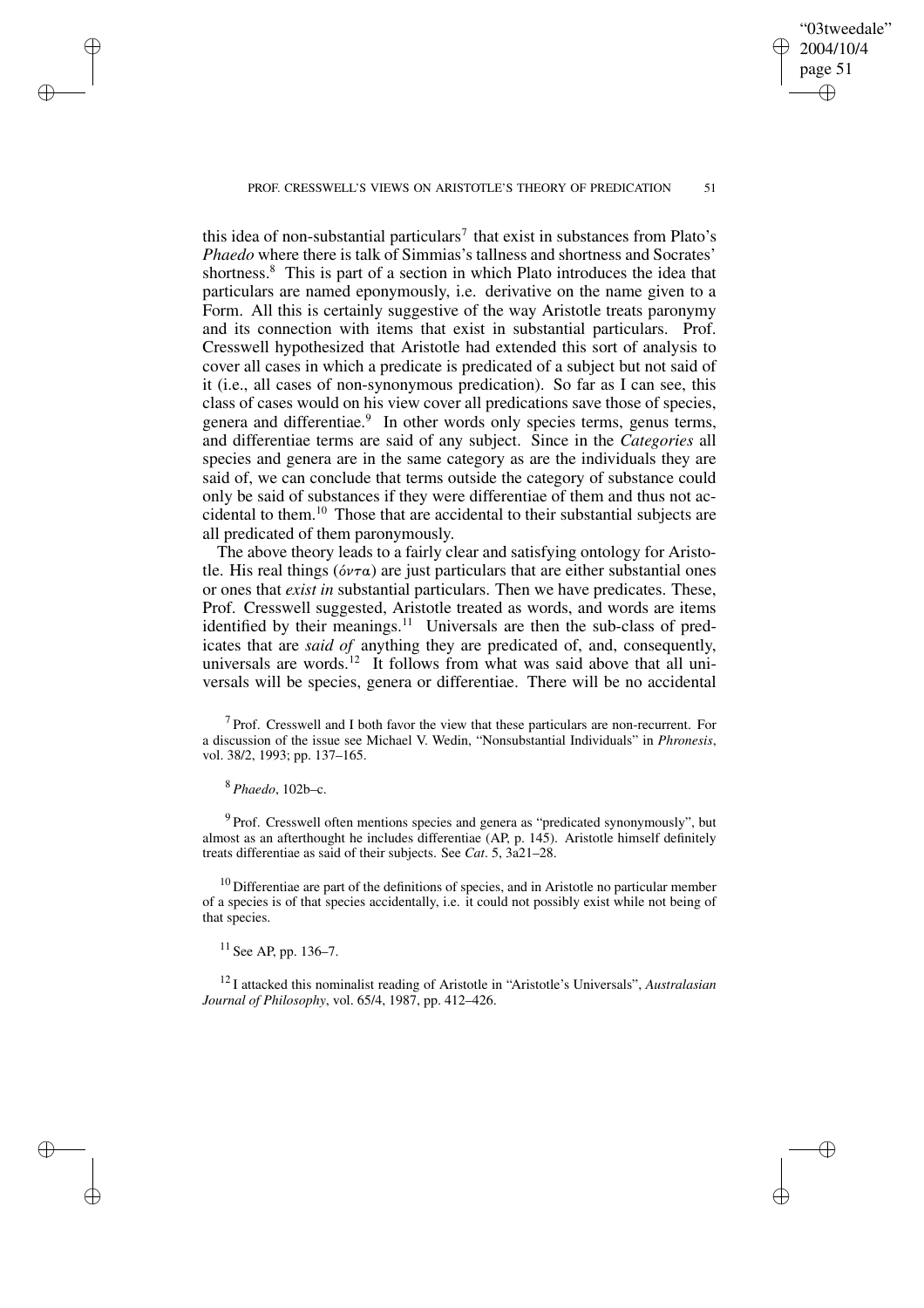"03tweedale" 2004/10/4 page 52 ✐ ✐

✐

✐

#### 52 MARTIN M. TWEEDALE

universals.<sup>13</sup> Universals, on the view Prof. Cresswell ascribed to Aristotle, simply name things, i.e. they name either the substantial particulars (then they are species, genera and differentiae of substances) or they name nonsubstantial particulars. The non-substantial particulars will, of course, fall into the non-substantial categories, and thus we will get species, genera and differentiae of these non-substantial things. (That there are genuine universals which name both substantial and non-substantial particulars seems to be ruled out on this interpretation, and indeed there is good reason to think Aristotle would have nothing to do with them. Terms, like 'being' and 'good' that get applied in this way turn out to be predicated homonymously across all those usages.<sup>14</sup>) All other predicates are predicated paronymously of substances, i.e. they are derived from some term that genuinely names some non-substantial particulars which exist in the substances that get paronymously named.

We get terms which synonymously name a number of distinct particulars when those particulars exhibit either specific or generic identity with each other. In WATU Prof. Cresswell proposed that we take as primitive the relation of specific identity as well as relations of various levels of generic identity to account for the hierarchy of species and genera in Aristotle's ontology. Each of these relations is an equivalence relation and thus divides the domain from which it draws its relata into mutually exclusive classes. The relation of specific identity will divide particulars up into classes corresponding to species; the relation of first-level generic identity will divide them into classes corresponding to first-level genera, and so on. Both the substantial and non-substantial particulars will be divided up in this way. Then there will be common names each of which names each of the particulars in one of these classes. These will be the names that are *said of* those particulars and thus are universals. The paronymous terms are predicated of substantial particulars but they each derive from a name that synonymously names each of the members of some one of the aforementioned classes of non-substantial particulars. The paronymous term is predicated of just those substances which the members of that species or genus are found to *exist in*.

For example, 'human being' will name the members of a certain class of substantial particulars each of which is specifically identical to each and every other member of that class and to nothing else. That class is the extension

<sup>13</sup> This contradicts the centuries-long tradition of thinking that Aristotle's universals fall into five classes, where in addition to the three Prof. Cresswell allows there are *propria* and accidents in a strict sense. I think the tradition is closer to the truth. But in favor of Prof. Cresswell's view is *Post. Anal.* I 4, 73b26.

<sup>14</sup> 'Being' ('ov') is said of things in all categories, but not synonymously, as is evident from *Metaphysics* IV 2. 'Good' is treated similarly in *Nic. Ethics* I 6.

✐

✐

✐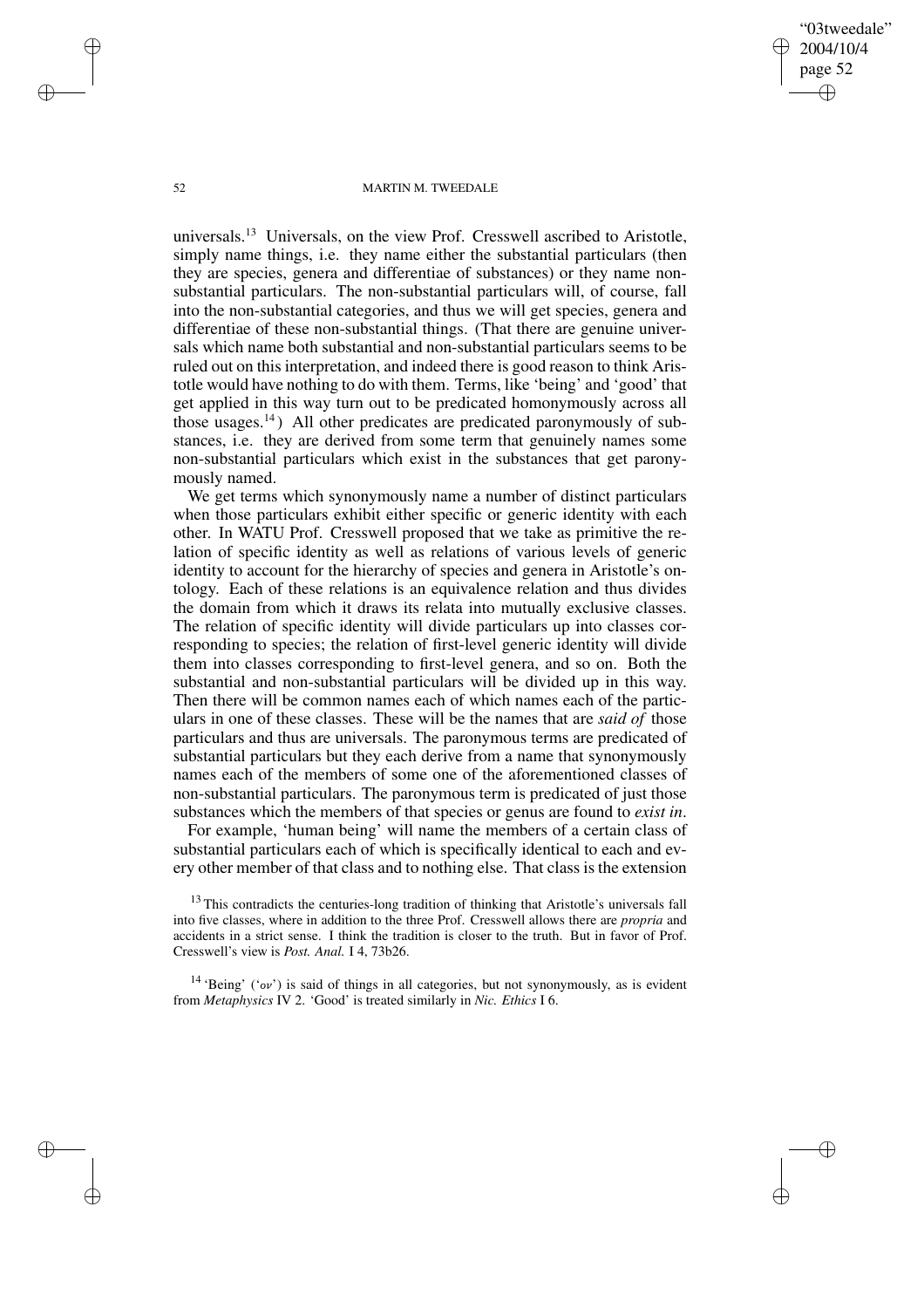"03tweedale" 2004/10/4 page 53

✐

✐

✐

✐

of the species *human being*, so to speak. Another term, 'literacy'<sup>15</sup> , similarly names every member of a class of non-substantial particulars which are specifically identical to each other. That class is the extension of the species *literacy*. Now the term 'literate' is paronymously predicated of all those substantial particulars in the extension of the species *human being* in which we find existing one of the non-substantial particulars in the extension of the species *literacy*.

✐

✐

✐

✐

As a proposal about how Aristotle thought about these matters Prof. Cresswell's view is beset with a number of difficulties, especially when we take in evidence from works other than the Categories. The first I will mention is perhaps the easiest for Prof. Cresswell to dismiss and amounts to noting that accidental predicates in some of the categories seem to defy the proposal that they only apply when some non-substantial particular is present in the substance they are predicated of. For example, two predicates in the category of place are 'in the Lyceum' and 'in the market place'. Two predicates in the category of time are 'yesterday' and 'last year'. In the category of state we find 'shod' and 'armed'. Since these are clearly accidental predicates, what non-substantial particulars existing in substances might ground their application to substances? I find the question unanswerable. But the objection rests only on a widely held utter puzzlement about what non-substantial particulars we could be talking about, and Prof. Cresswell could, I suppose, just say this results from the novelty of the view, not from any inherent implausibility. But still it is odd that the only category where Aristotle makes use of paronymy is quality. If he thought it was present elsewhere, why doesn't he mention it? On Prof. Cresswell's view, which says that Aristotle was inspired to the whole theory by Plato's views on relative terms like 'tall' in the *Phaedo*, it is particularly odd that Aristotle never mentions it as regards the category of relation.

But the more difficult objections center on the notion of a difference. As noted earlier, differentiae are clearly said of what they are predicated of. But it is also clear (although often ignored by interpreters) that differentiae of substantial species are not themselves in the category of substance. At *Cat*. 5, 3a20–29, Aristotle notes that, while not existing in a subject is common to all substances, it is not peculiar to substances because it also belongs to differentiae. If differentiae were substances, this point could not be made. In addition we find Aristotle in *Metaphysics* VIII 2 explicitly endorsing the thesis that differentiae of substances come from all sorts of categories. Thus it must be that at least some of the predicates in the non-substantial categories

<sup>&</sup>lt;sup>15</sup> A not unreasonable translation of 'γραμματικός'. The term means 'knowledgeable in grammar'. For the knowledge of grammar itself we have the term 'γραμματική'. The former is the term predicated paronymously, and the latter is the term that genuinely names various particular "knowledges" found in individual humans.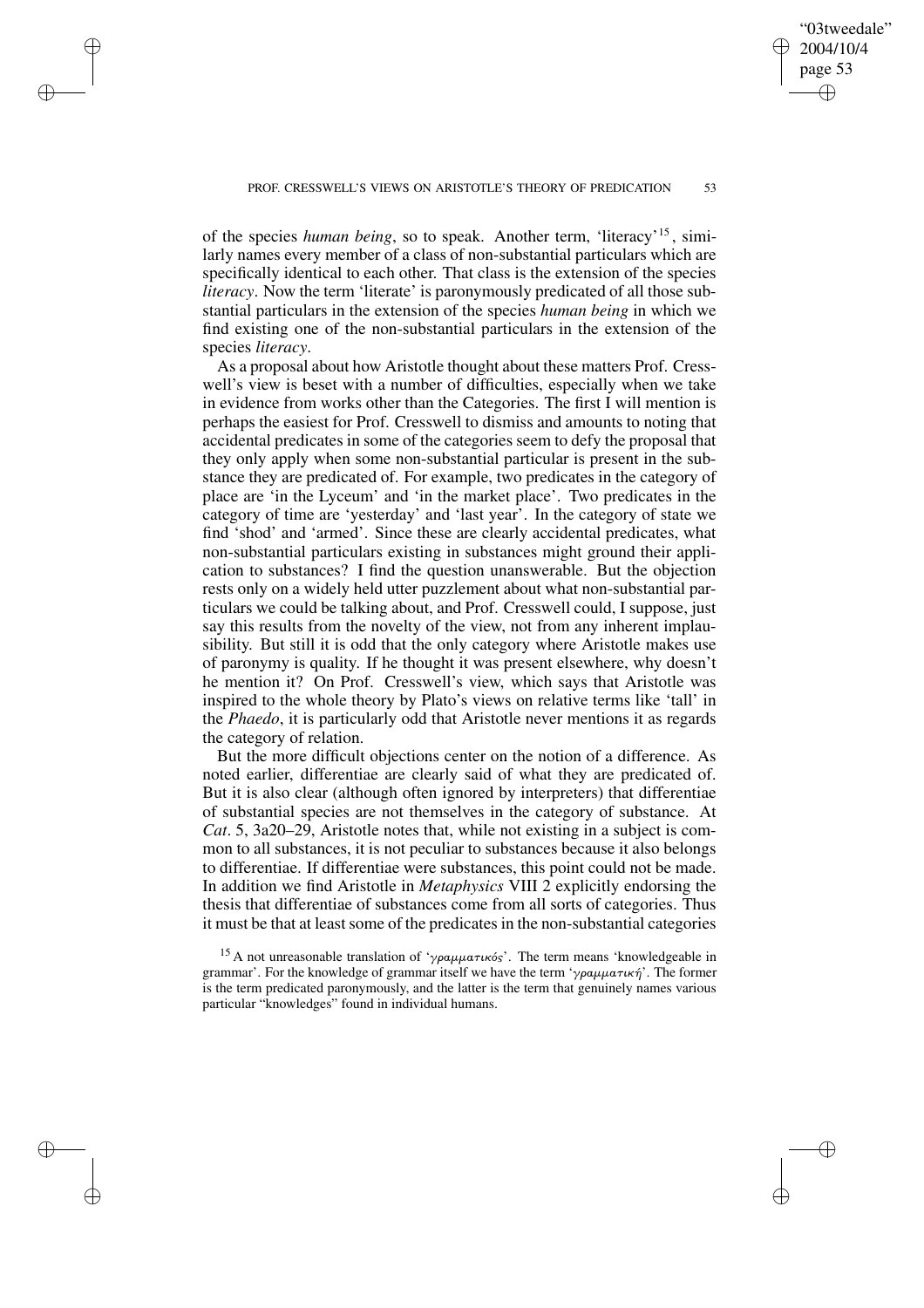"03tweedale" 2004/10/4 page 54 ✐ ✐

✐

✐

### 54 MARTIN M. TWEEDALE

are said of their subjects and not just predicated of them paronymously. A problem arises here because the differentiae mentioned in the above cited passage<sup>16</sup> seem often to be ones which could be applied as accidents to many things other than those that fall into the species they help to define. For example, Aristotle treats 'bound together' as a possible differentia (of 'bundle', 'glued together' (of 'book'), and 'nailed together' (of 'casket'). Also the differentiae of 'lintel' and 'threshold' are said to be positions, presumably over the door and under the door. Hardness and softness, density and rarity, are also mentioned as possible differentiae.

If he is to take seriously the idea that what is a difference definitive of a species might also be an accident of other things, a defender of Prof. Cresswell's view faces the following options: (1) he can say of the predicates that sometimes serve as differentiae that when they are differentiae they are said of their subjects and when they are accidents they are predicated paronymously of their subjects; (2) he can say that no matter whether they serve as differentiae or as accidents they are said of their subjects; (3) he can say that no matter whether they serve as differentiae or as accidents they are predicated paronymously of their subjects. (1) is unattractive because it would mean that the term in question would not be predicated synonymously of all its different subjects despite the fact that it does seem to have exactly the same meaning and definition in all those cases of predication. (3) is ruled out by Aristotle's claim, already noted, that differentiae do not *exist in* their subjects. We are left then with (2), but this opens the door to accidental predicates which are said of their subjects rather than predicated paronymously of them.

In another article<sup>17</sup> I have suggested that this second option is exactly the view we should claim Aristotle took in his later work for *all* accidental predications, i.e. all accidents are *said of* their subjects. In the *Categories* I think he recognized paronymous predication only of qualities, not in any other category, but even this seems forgotten in the later works, as is any sharp distinction between *existing in* and *said of* a subject.<sup>18</sup> Doing away with paronymous predication might well seem to do away with any need for non-substantial particulars which *exist in* substantial particulars, and on Prof. Cresswell's view that would mean that the categories other than substance would contain nothing but universals, i.e., words. But Aristotle's talk of such

### <sup>16</sup> 1042b15–36.

<sup>17</sup> Pp. 515–6 of "Aristotle's Realism" in the *Canadian Journal of Philosophy*, vol. 18/3, Sept. 1988, pp. 501–526.

<sup>18</sup> A.C. Lloyd in his *Form and Universal in Aristotle* (Liverpool: Francis Cairns, 1981) p. 43, noted this.

✐

✐

✐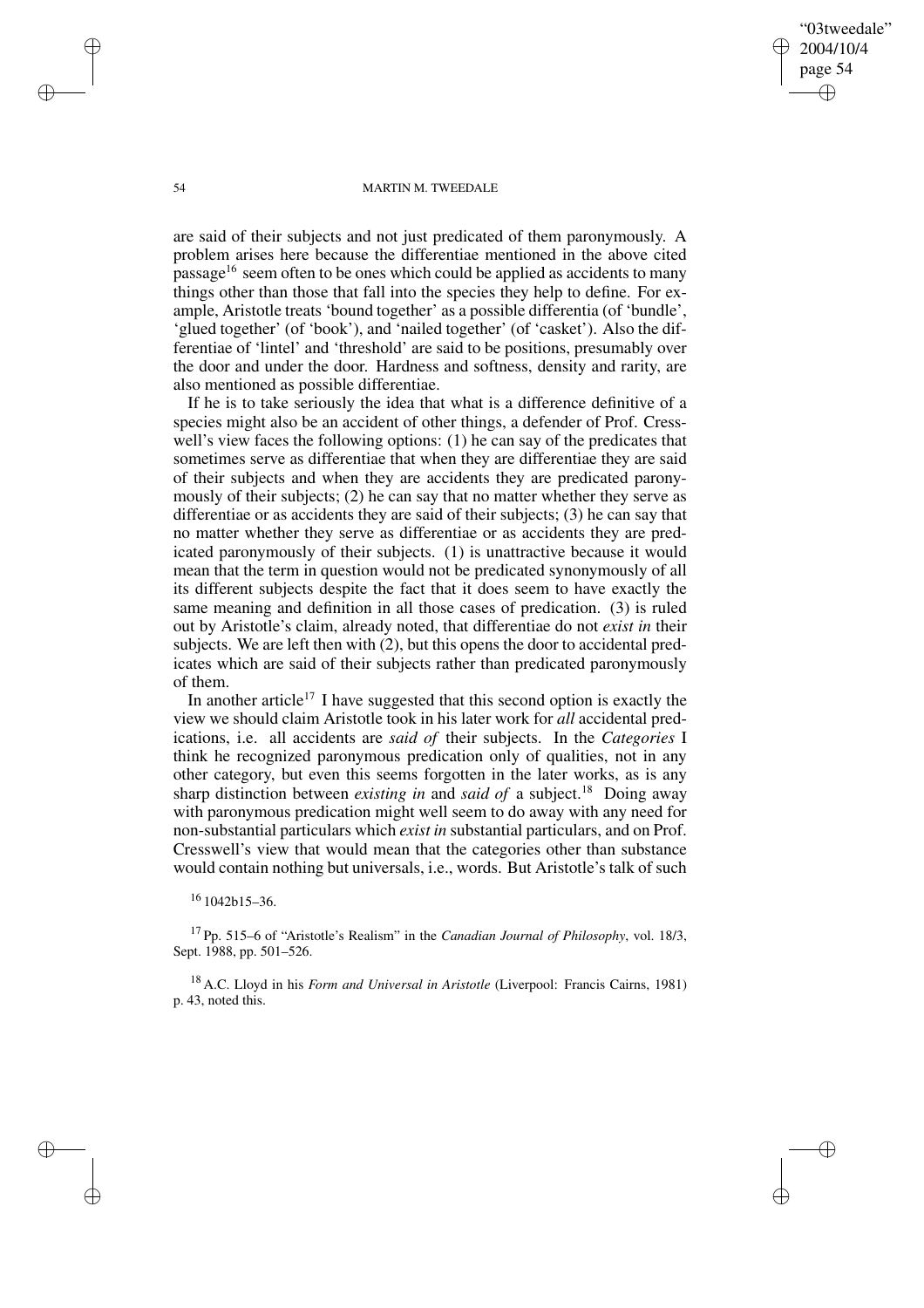PROF. CRESSWELL'S VIEWS ON ARISTOTLE'S THEORY OF PREDICATION 55

✐

✐

✐

✐

particulars is too widespread<sup>19</sup> to be totally disregarded. In that other article I adopted the view that Aristotle does have a doctrine of what we might call "predicative particulars". Wherever we find a term predicated accidentally of a particular subject another particular arises, which is numerically the same as the subject but different from it "in being". Thus when *educated* is predicated of Coriscus we get another particular, the "educated", which is numerically the same as Coriscus but not the same as him in being.<sup>20</sup> The difference in being means that if we were to say what the "educated" is we would say something different from what we would say if we were asked what Coriscus is. In many cases this difference means that the subject, e.g., Coriscus, could go on existing even when the "educated" has ceased to exist. I also adapted into this approach Prof. Cresswell's way of getting species and genera. The predicative particulars would fall under species and genera in the same way Prof. Cresswell's non-substantial particulars did, i.e. by application of the relations of identity in species and identity in genus.

If Aristotle treated all predications of terms in the categories as cases where the term is *said of* its subject, how could he make clear the distinction between essential and accidental predication? Here I am of the view that Aristotle had in mind something like the distinction P.F. Strawson made long ago between sortal and characterizing universals.<sup>21</sup> The sortal universals group things according to something like overall resemblance<sup>22</sup> without depending on some definite characteristic; the characterizing ones do depend on some definite characteristic to do the grouping. The scholastics were very aware of this sort of distinction and thought it was implicit in Aristotle. Boethius noted this in the following passage from his *First Dialogue on Porphyry's Isogoge* (Migne, PL: 64, 34A):

If someone were to ask what is a man, we should say: an animal. But if someone were to say: How is a man characterized?, we would

<sup>19</sup> See G. Matthews, "Accidental Unities", in M. Schofield & M.C. Nussbaum, eds., *Language and Logos* (Cambridge: Cambridge University Press 1982) 223–40; and M. Matthen, "Greek Ontology and the 'Is' of Truth", *Phronesis* 28/2 (1983) 113–35. For a related discussion see E. Hartman, *Substance, Body and Soul: Aristotelian Investigations* (Princeton, NJ: Princeton University Press 1977) pp. 73–75.

<sup>20</sup> The notion of numerical sameness is explicated in *Topics* I 7, 103a9–11, 26–39. See also the discussion at *Soph. El.* 24, 179a25–b6.

<sup>21</sup> In *Individuals: An Essay in Descriptive Metaphysics*, Garden City, N.Y., Doubleday, 1963; p. 169.

<sup>22</sup> Aristotle himself says that specific and generic sameness rely on the similarity between the items being classified. See *Topics* I 7, 103a11–23.

"03tweedale" 2004/10/4 page 55

✐

✐

✐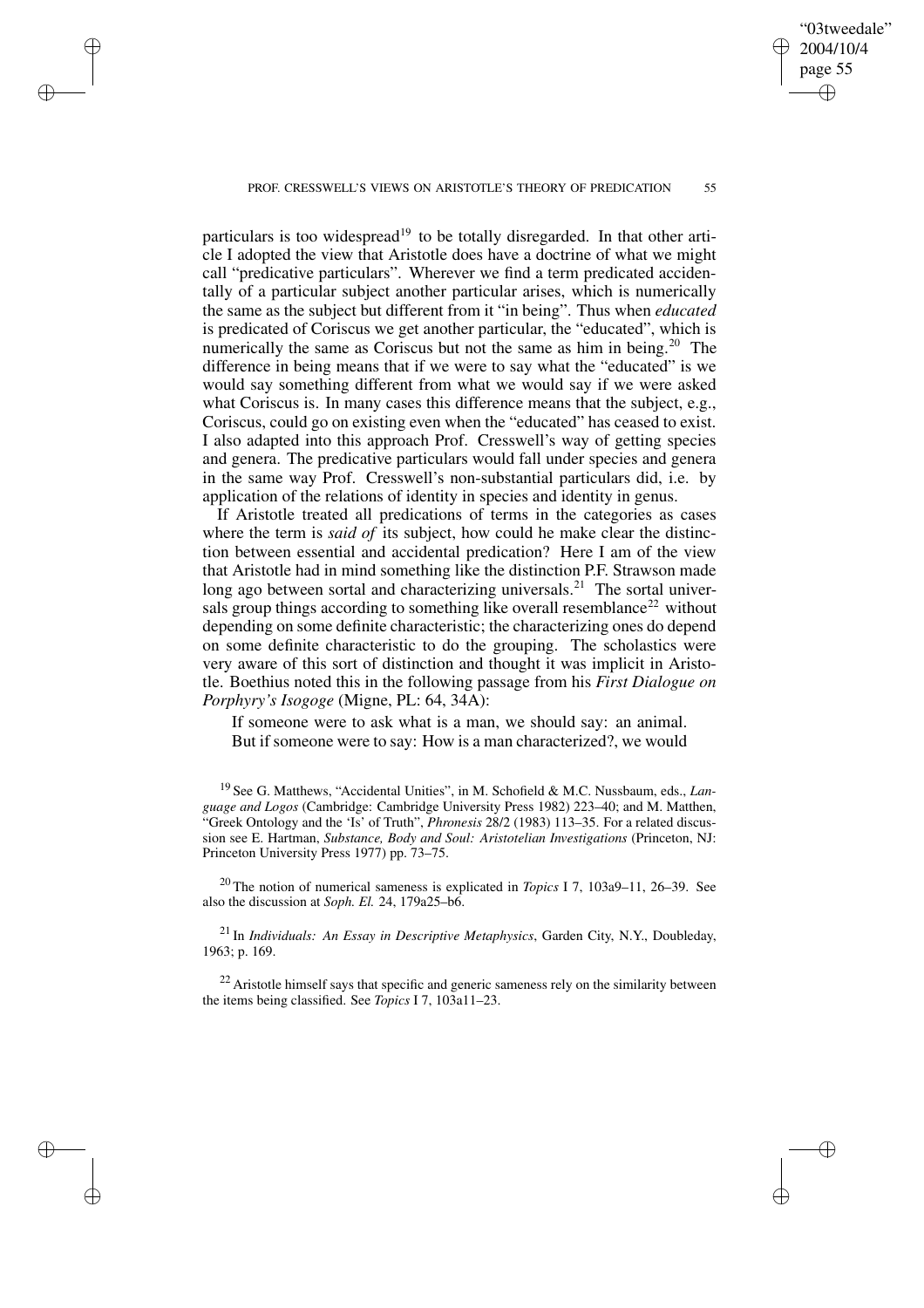### "03tweedale" 2004/10/4 page 56 ✐ ✐

✐

✐

#### 56 MARTIN M. TWEEDALE

answer: rational. Always we say that the differentia is not *in eo quod quid*<sup>23</sup> but is *in eo quod quale*.

In other words, some terms are particularly designed to answer the 'What is it?' question, whereas others characterize something without telling us explicitly what the thing is. Species and genus terms are of the former sort, whereas differences (and *a fortiori* accidents) are of the latter. Whether a term is predicated essentially or accidentally, however, is a question of how it relates to the definition of the subject; if it is included in that definition it is essential; if not, it is accidental in a broad sense.<sup>24</sup> This allows for differences to be essentially predicated even though they are predicated "*in eo quod quale*" as Boethius says, i.e., even though they are "characterizing universals".

In Aristotle the characterizing universals are distinguished from the sortals mainly by the fact that they *presuppose* that sortals in the category of substance have already done their work of dividing up substances into species and genera, at least to some extent.<sup>25</sup> The characterizing terms in the nonsubstantial categories then group items of these various sorts, but it seems that Aristotle thought that any such grouping would have to be contained within some genus of substances; application of the characterizing term across genera of too high an order would result in homonymy. In the case of

# <sup>23</sup> This seems to be the Latin translation for Aristotle's pharse 'εν τω̃ τί εστι'.

<sup>24</sup> This is a little quick. Basing themselves on *Post. Anal.* I 4 the scholastics used to distinguish two ways in which something could be essentially said of something else. The first way was what I mentioned above. The second way is exemplified by 'A line is straight' or 'A number is even'. Here in the account of what it is to be straight we will find line, and in the account of what it is to be even we will find number. The point is that it is lines and nothing else that are straight and numbers and only numbers that are even.

<sup>25</sup> This, I think, is what explains the somewhat puzzling distinction that Aristotle makes at *Post. Anal.* I 22, 83a2–18, between unqualified  $(απλω<sub>S</sub>)$  and incidental (κατὰ συμβεβηκός) predication. An example of the latter is 'The white is wood' whereas its reversal 'The wood is white' is an example of the former. The problem with the former sentence is that the white is not the subject for wood but only something that belongs to what is the subject of wood, whereas in the latter sentence the wood is the genuine subject for the white. My gloss on this is that unqualified predications of accidents require subjects that are already identified by species and genera terms for substances. It is these that classify the subjects without which accidents cannot get off the ground. Aristotle puts it succinctly at 83a30–33: "Items which do not mean substance must be predicated of some subject, and they cannot be something white unless they are white by being something else."

Also the second way in which something can be said essentially of something else, which was mentioned in ftn. 24 shows how accidents like 'straight', 'curved', 'even' and 'odd' all suppose the demarcation of a class of things which are the only possible subjects for them, viz. lines and numbers.

✐

✐

✐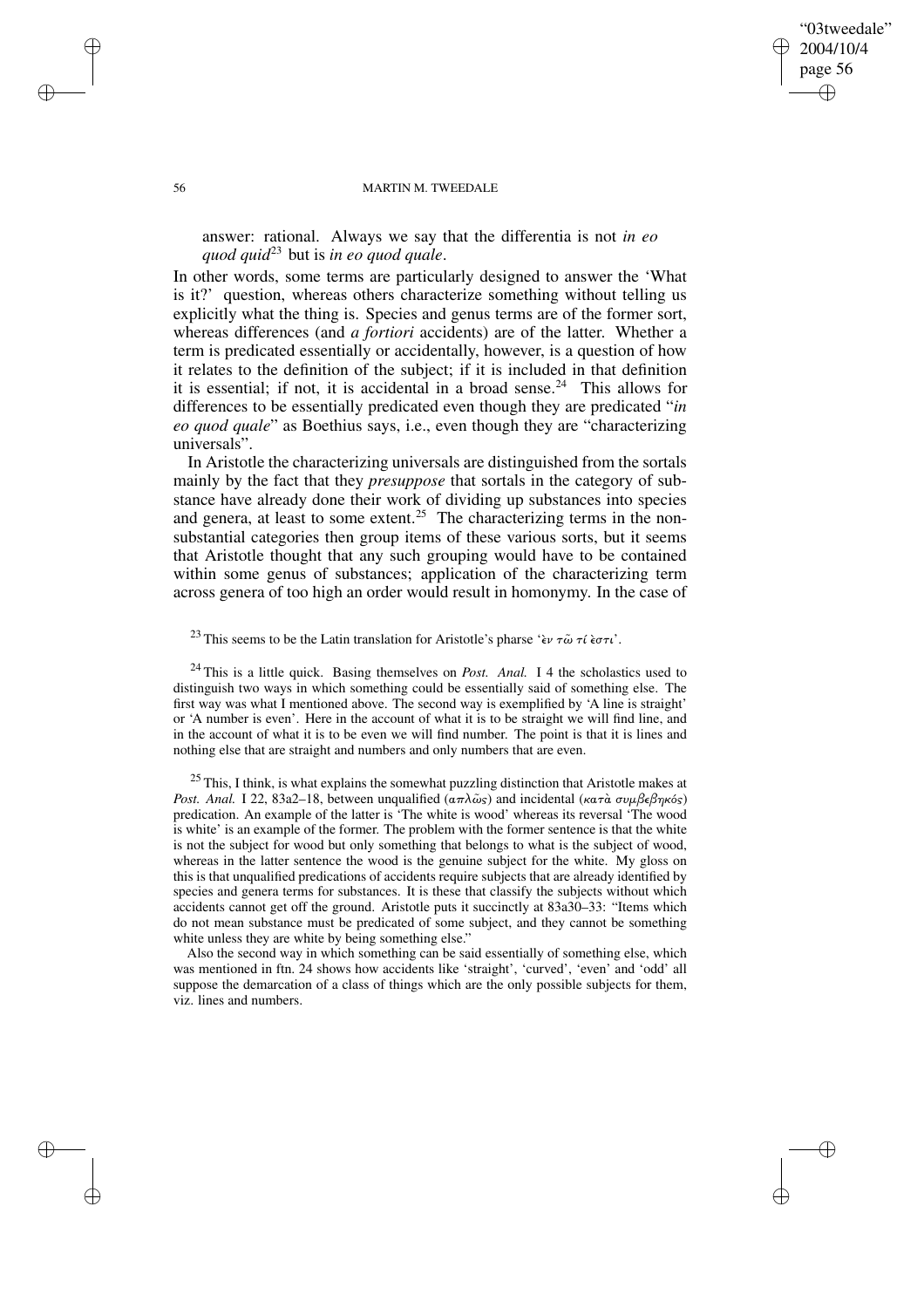differences he seems to have thought that the limiting genus in question was just the immediate genus of the species being differentiated.<sup>26</sup>

✐

✐

✐

✐

Once a characterizing universal has been predicated of each of a group of substances, it is my view that Aristotle thought that for each individual substance a predicative particular of the characterizing universal arises, so that we get an "educated" for Socrates and another one for Plato, and so on. This then allows for sortal universals whose individuals are these predicative particulars, and in that way we get species and genera for entities outside the category of substance. The predicative particulars do not so much *exist in* their substances as they are numerically the same as them, as I mentioned earlier.

Aristotle, I believe, thought of all predication as grouping things and universals as something like groups. But he did not think of predication as something done by us with our language; the grouping exists independently of our doing anything. Prof. Cresswell agrees that the grouping is independent of us (it is just a matter of particulars falling into relations of specific and generic identity), but he treats what is said of those particulars, i.e., universals as the common nouns themselves. I have criticized that position elsewhere,<sup>27</sup> but if we put this disagreement aside, it might well seem that my proposal is only verbally different from Prof. Cresswell's. It is true that I am happy with the contention that Aristotle thought predicated words were common names and that predication assertions were true when the predicate name named what the subject name names, in accord with Prof. Cresswell's interpretation. It is also true that we both propose two different sorts of common names, roughly corresponding to essential vs. accidental predications. Furthermore, where Prof. Cresswell thinks Aristotle relies on the "exists in" relation between non-substantial particulars and substantial ones, I talk of the numerical identity of predicative particulars with the substantial particulars. Where is there any substantive difference?

The difference can be expressed as follows: Prof. Cresswell reads Aristotle as having at the base of his ontology the division between substantial and non-substantial particulars, and indeed this is, I think, the way to read *Categories* 2. Operating on each of these two kinds of particulars, respectively, are the relations of specific and generic identity; and relating the members of the two kinds is the relation of *existing in*. Common names are then applied in two ways: either directly to the members of some equivalence class formed by a relation of specific or generic identity ("synonymous predication" or being *said of*), or indirectly by paronymy (accidental predication).

<sup>26</sup> See the discussion of differentiae in *Metaphysics* VII 12, 1037b29–1038a24.

<sup>27</sup> In "Aristotle's Universals", *Australasian Journal of Philosophy*, vol. 65/4, 1987, pp. 412–426.

"03tweedale" 2004/10/4 page 57

✐

✐

✐